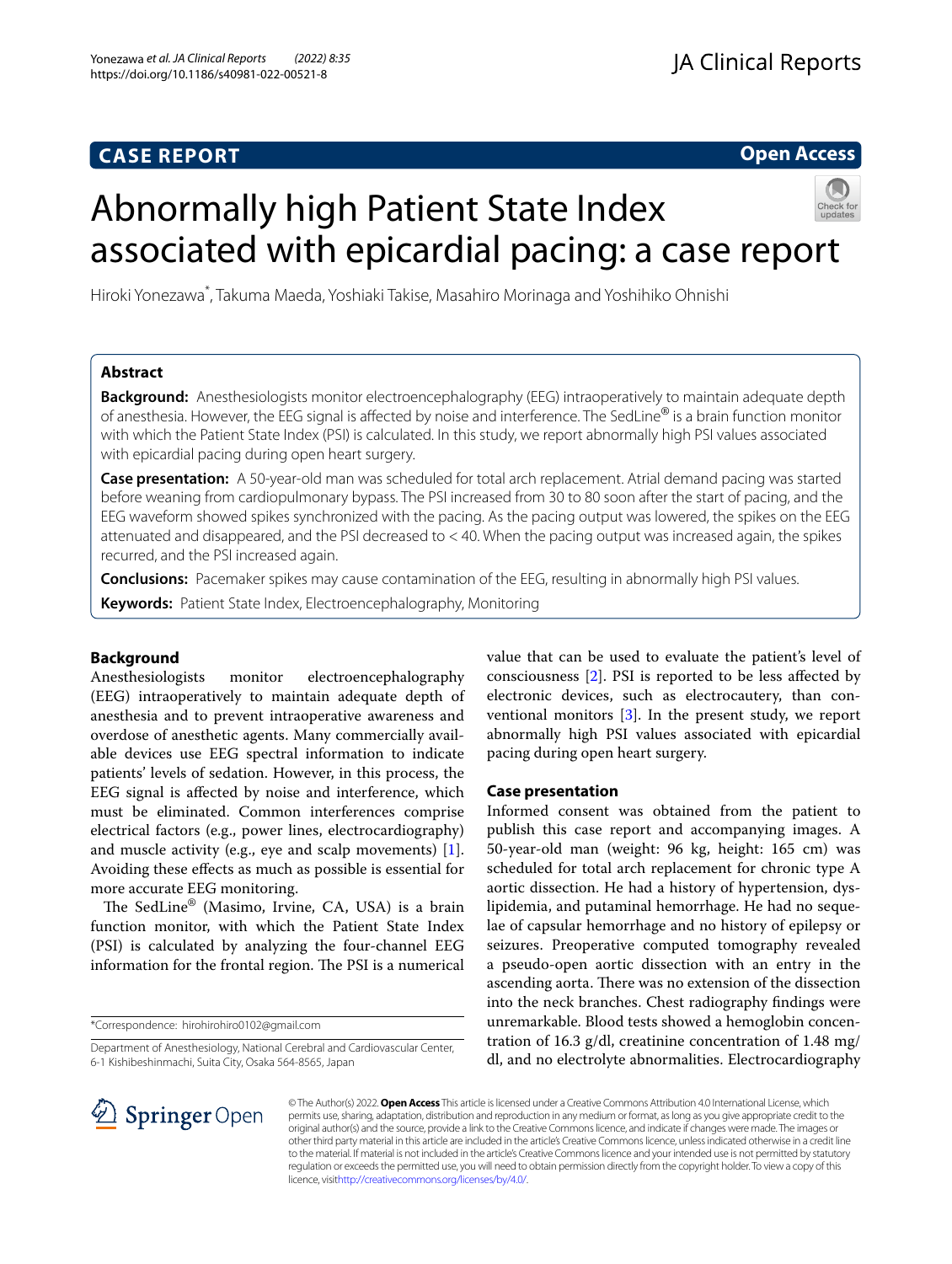indicated normal sinus rhythm, and echocardiography showed no abnormalities in cardiac function or morphology. There were no neurological abnormalities. When the patient was brought into the operating room, his consciousness was clear, and his vitals were stable. A general monitor and the electrodes for PSI (ver. 2310) and regional oxygen saturation (rSO2) monitoring were placed on the patient's forehead. General anesthesia was induced with 7 mg midazolam, 500 μg fentanyl, and 100 mg rocuronium and maintained with 5 mg/kg/h propofol, 0.5 μg/kg/h remifentanil, and 30 mg/h rocuronium. After induction of anesthesia, the PSI value was 30 (the control PSI value was missing in our data), and the rSO2 value was 60. PSI had hovered near 30 until the start of cardiopulmonary bypass. The total cardiopulmonary time was 270 min, and the circulatory arrest time of the lower body at 26 degrees Celsius was 71 min. During hypothermia, PSI was 0 but increased to 30 as body temperature returned to normal. There was no decrease in rSO2 during the cardiopulmonary bypass. Atrial demand (AAI) pacing was started using alligator clips attached

to the epicardium and pleura before weaning from cardiopulmonary bypass. A Medtronic (Minneapolis, MN, USA) 5348 single-chamber temporary pacemaker was used to control the output and pacing mode. The heart rate was set at 100 beats/min, and the pacing output was 20 mA. The PSI increased suddenly to 80 soon after the start of pacing. The EEG waveform showed spikes synchronized with the pacing (Fig. [1](#page-1-0)), and the artifact ratio (ARTF) ranged from 0% to 20%. To confrm that the AAI pacing waveform infuenced the PSI, we lowered the pacing output, as shown in Video 1. As we lowered the pacing output, the spikes on the EEG attenuated and disappeared, and the PSI decreased to  $<$  40. When the pacing output was increased again, the spikes recurred, and the PSI increased accordingly (Video 1). It was noteworthy that PSI was abnormally high while ARTF remained at zero because this means that the SedLine® algorithm could not recognize the pacemaker ECG as noise. After the epicardial pacemaker wire was inserted, we switched to epicardial pacing. The spikes disappeared at that time, and the PSI value decreased to 30. Postoperatively, we

<span id="page-1-0"></span>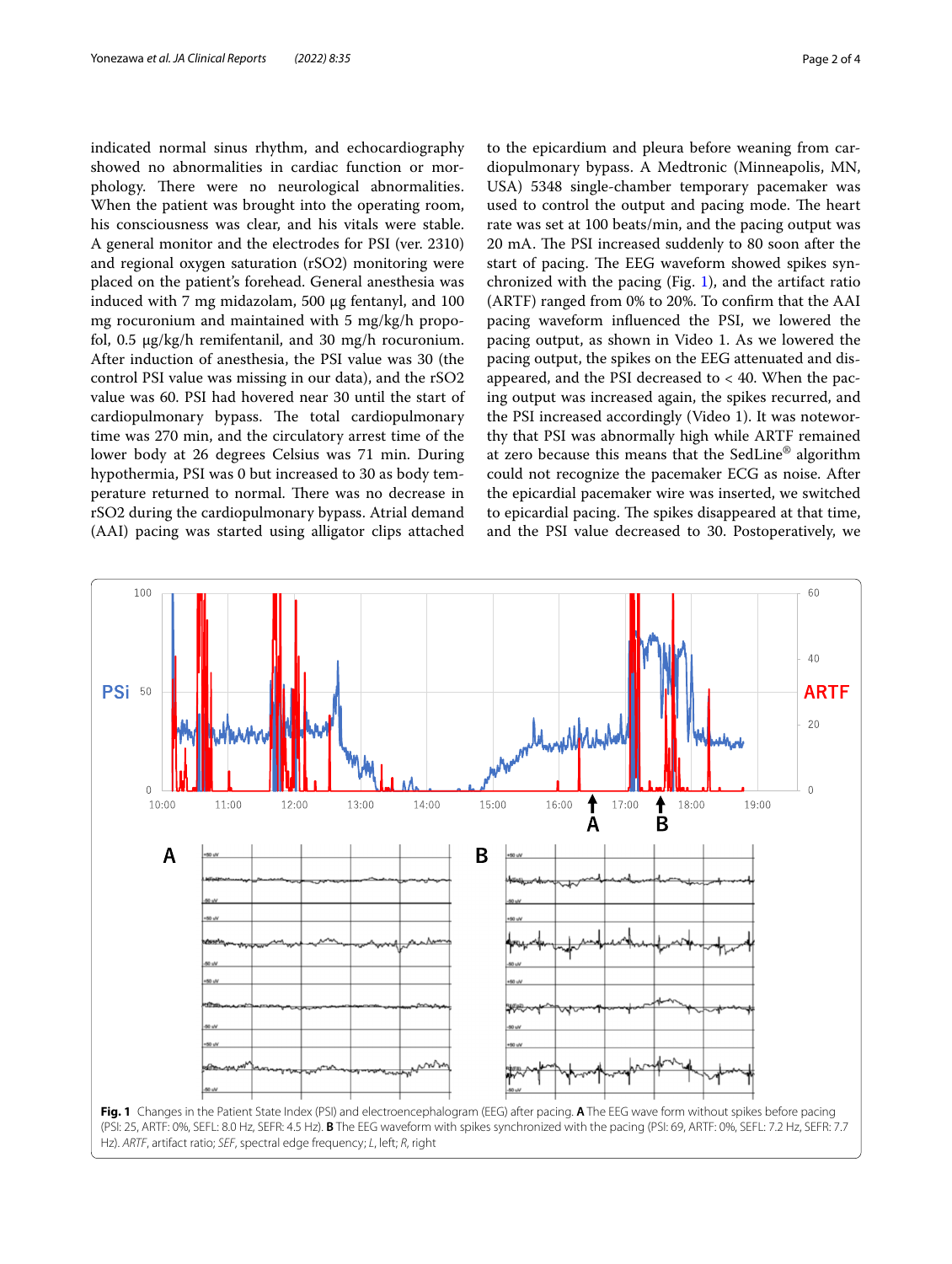confrmed that there were no problems with the administration of anesthetics. There were also no abnormal neurological fndings and no episodes of intraoperative awareness.

## **Discussion**

We experienced a case in which epicardial pacing resulted in an abnormally high PSI value. Previously, there have been reports of epicardial pacing afecting the bispectral index (BIS-XP®; Aspect Medical Systems, Newton, MA, USA) [\[4](#page-3-1)]. However, to our knowledge, the same phenomenon has not been reported for PSI. In our case, the increase in PSI and pacing spikes on the EEG were observed immediately after the start of pacing, suggesting that artifacts caused by epicardial pacing afected PSI. In addition, by decreasing the pacing output, the spike waves decreased, and the PSI value decreased accordingly. Therefore, reproducibility was confirmed.

Recent reports have shown that PSI was elevated by oscillation noise from intra-aortic balloon pumping during cardiopulmonary bypass [\[5](#page-3-2)] and that pulsation artifact from the superficial temporal artery contaminated the EEG [[6\]](#page-3-3). In our case, spike contaminations were observed in the EEG when AAI pacing was performed using alligator clips between the epicardium and pleura, but no spike-like contaminations were observed when epicardial pacing leads were used. At our institution, we use bipolar pacemaker wires (OSPYKA temporary myocardial leads 66 TC-5, pacing wires, heart wires). In this wire, two copper wires, insulated from each other, form a single wire that runs across the epicardial surface, and the ends of the wires are approximately 8 mm apart. Therefore, it is difficult to contaminate the EEG with an epicardial pacing lead because the current flows over a short distance. When the epicardium and pleura both have alligator clips attached, the current flows over a longer distance, and the possibility of contaminating the EEG increases. However, in most cases, spike contamination of the EEG was not observed even when pacing with alligator clips attached to the epicardium and pleura, which may be related to a patient's specifc impedance. In any case, we believe that the knowledge that pacing may cause EEG contamination will help us address unexpected PSI increases.

One of the features of the SedLine® is the simultaneous display of four EEG waveforms, density-modulated spectral array (DSA), spectral edge frequency (SEF), and ARTF to reduce bias due to artifacts, especially those caused by electronic devices, compared with conventional monitors. However, although the EEG clearly showed a pacing waveform in our case, the ARTF ranged from 0 to 20%, and the SEF ranged from 5 to 10 Hz, causing a dissociation regarding the PSI value. In addition, in a report comparing abnormally high PSI in the older and updated algorithms of the SedLine®, the incidence of abnormally high PSI was signifcantly lower in the updated algorithm group [[7\]](#page-3-4). However, our algorithm was the latest version (ver. 2310). To the best of our knowledge, this is the frst report showing that the Sed-Line® could not recognize the pacemaker ECG as noise, even with the latest version of the algorithm. To evaluate the depth of general anesthesia, it is necessary to interpret PSI, DSA, SEF, ARTF, and the EEG comprehensively.

### **Conclusion**

Pacemaker spikes may cause contamination of the EEG, resulting in abnormally high PSI. Anesthesiologists must comprehensively interpret DSA, SEF, ARTF, and the EEG when evaluating the depth of general anesthesia, not only the PSI values.

#### **Abbreviations**

EEG: Electroencephalography; PSI: Patient State Index; rSO2: Regional oxygen saturation; ARTF: Artifact ratio; DSA: Density-modulated spectral array; SEF: Spectral edge frequency; AAI: Atrial demand pacing.

#### **Acknowledgements**

We thank Jane Charbonneau, DVM, from Edanz (<https://jp.edanz.com/ac>) for editing a draft of this manuscript.

#### **Authors' contributions**

HY, TM, YT, MM, and YO performed the anesthetic management. HY and TM wrote the manuscript. The authors read and approved the fnal manuscript.

#### **Funding**

Not applicable

#### **Availability of data and materials**

Not applicable

#### **Declarations**

**Ethics approval and consent to participate** Not applicable.

#### **Consent for publication**

Written informed consent was obtained from the patient.

#### **Competing interests**

The authors declare that they have no competing interests.

Received: 23 January 2022 Revised: 3 April 2022 Accepted: 10 April 2022 Published online: 20 May 2022

#### **References**

- <span id="page-2-0"></span>1. Fahy BG, Chau DF. The technology of processed electroencephalogram monitoring devices for assessment of depth of anesthesia. Anesth Analg. 2018;126(1):111–7.
- <span id="page-2-1"></span>2. von Dincklage F, Jurth C, Schneider G, P SG, Kreuzer M. Technical considerations when using the EEG export of the SEDLine Root device. J Clin Monit Comput. 2021;35(5):1047–54.